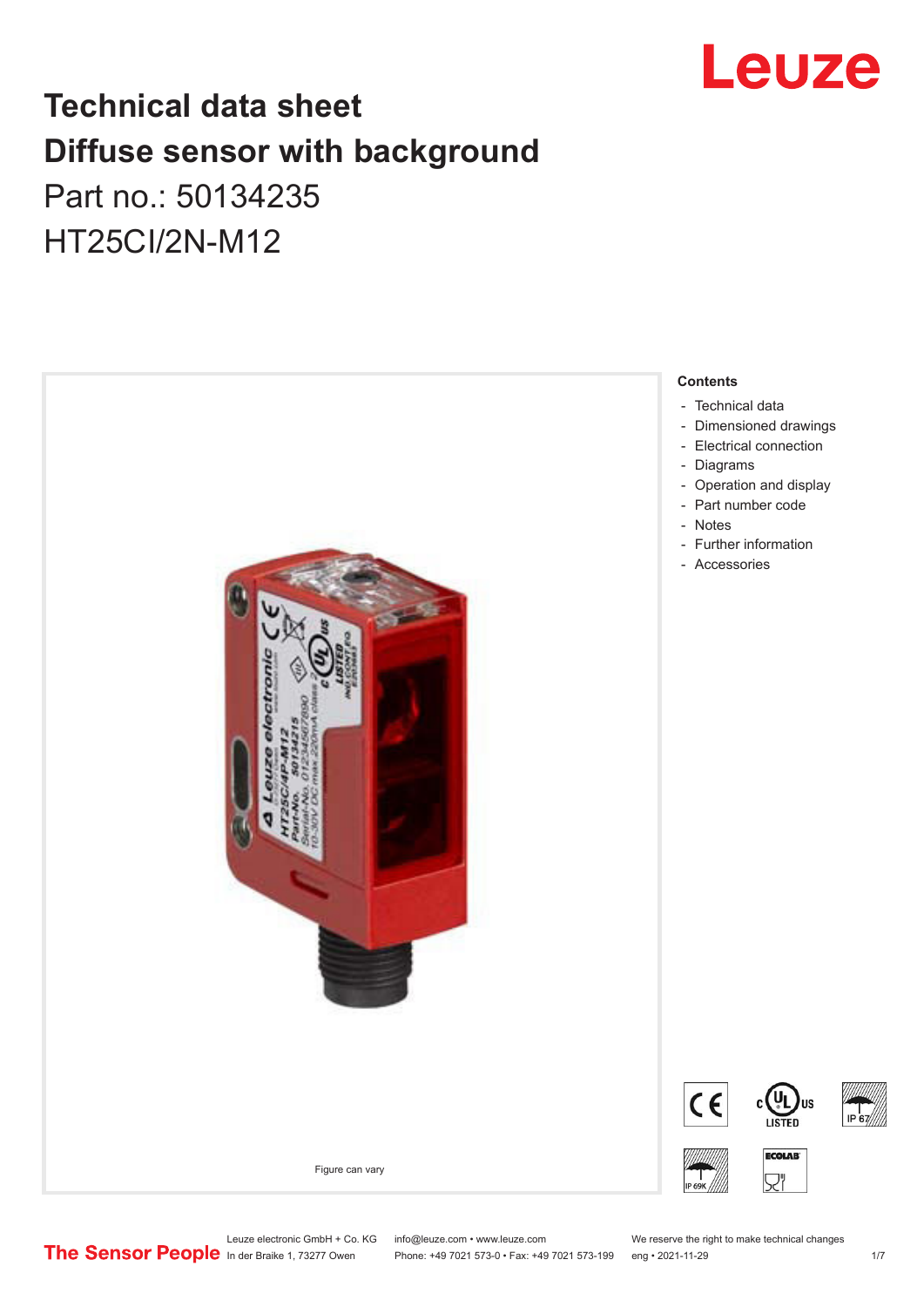ground suppression

## <span id="page-1-0"></span>**Technical data**

#### **Basic data**

**Series** 25C **Operating principle** Diffuse reflection principle with back-

#### **Optical data**

| <b>Black-white error</b>        | $<$ 10% up to 500 mm                 |
|---------------------------------|--------------------------------------|
| <b>Operating range</b>          | Guaranteed operating range           |
| Operating range, white 90%      | 0 1.3 m                              |
| Operating range, gray 18%       | $0.0050.8$ m                         |
| Operating range, black 6%       | $0.0050.7$ m                         |
| <b>Operating range limit</b>    | Typical operating range              |
| <b>Operating range limit</b>    | $01.3$ m                             |
| <b>Adjustment range</b>         | 50  1,300 mm                         |
| Light source                    | LED, Infrared                        |
| Wavelength                      | 850 nm                               |
| <b>Transmitted-signal shape</b> | Pulsed                               |
| LED group                       | Exempt group (in acc. with EN 62471) |

#### **Electrical data**

**Protective circuit** Polarity reversal protection

Short circuit protected

| Performance data              |                                     |
|-------------------------------|-------------------------------------|
| Supply voltage U <sub>p</sub> | 10  30 V, DC, Incl. residual ripple |
| <b>Residual ripple</b>        | $0 15 \%$ , From $U_{p}$            |
| <b>Open-circuit current</b>   | $020$ mA                            |
|                               |                                     |

#### **Outputs**

**Number of digital switching outputs** 2 Piece(s)

|               | <b>Switching outputs</b>   |                                    |
|---------------|----------------------------|------------------------------------|
|               | Voltage type               | DC                                 |
|               | Switching current, max.    | 100 mA                             |
|               | <b>Switching voltage</b>   | high: $\geq (U_{\text{B}} - 2.5V)$ |
|               |                            | low: $\leq 2.5V$                   |
|               |                            |                                    |
|               | <b>Switching output 1</b>  |                                    |
|               | <b>Assignment</b>          | Connection 1, pin 4                |
|               | <b>Switching element</b>   | Transistor, NPN                    |
|               | <b>Switching principle</b> | Light switching                    |
|               |                            |                                    |
|               | <b>Switching output 2</b>  |                                    |
|               | Assignment                 | Connection 1, pin 2                |
|               | <b>Switching element</b>   | Transistor, NPN                    |
|               | <b>Switching principle</b> | Dark switching                     |
|               |                            |                                    |
| <b>Timing</b> |                            |                                    |
|               | <b>Switching frequency</b> | 1.000 Hz                           |
|               |                            |                                    |

**Response time** 0.33 ms **Readiness delay** 300 ms

| <b>Connection 1</b>       |                 |
|---------------------------|-----------------|
| <b>Function</b>           | Signal OUT      |
|                           | Voltage supply  |
| <b>Type of connection</b> | Connector       |
| <b>Thread size</b>        | M <sub>12</sub> |
| Type                      | Male            |
| <b>Material</b>           | <b>PUR</b>      |
| No. of pins               | 4-pin           |
| Encoding                  | A-coded         |
|                           |                 |
| <b>Mechanical data</b>    |                 |

| Dimension (W x H x L)             | 15 mm x 42.7 mm x 30 mm              |
|-----------------------------------|--------------------------------------|
| <b>Housing material</b>           | <b>Plastic</b>                       |
| <b>Plastic housing</b>            | ABS                                  |
| Lens cover material               | <b>Plastic</b>                       |
| Net weight                        | 22 <sub>g</sub>                      |
| <b>Housing color</b>              | Red                                  |
| <b>Type of fastening</b>          | Through-hole mounting with M4 thread |
|                                   | Via optional mounting device         |
| <b>Compatibility of materials</b> | <b>ECOLAB</b>                        |

### **Operation and display**

| Type of display                     | I FD                    |
|-------------------------------------|-------------------------|
| <b>Number of LEDs</b>               | 2 Piece(s)              |
| <b>Operational controls</b>         | Multiturn potentiometer |
| Function of the operational control | Range adjustment        |
| <b>Environmental data</b>           |                         |
| Ambient temperature, operation      | $-4060 °C$              |
| Ambient temperature, storage        | $-40$ 70 °C             |

#### **Certifications**

| Degree of protection     | IP 67         |
|--------------------------|---------------|
|                          | IP 69K        |
| <b>Protection class</b>  | Ш             |
| <b>Certifications</b>    | c UL US       |
| <b>Standards applied</b> | IEC 60947-5-2 |
|                          |               |

#### **Classification**

| <b>Customs tariff number</b> | 85365019 |
|------------------------------|----------|
| eCl@ss 5.1.4                 | 27270904 |
| eCl@ss 8.0                   | 27270904 |
| eCl@ss 9.0                   | 27270904 |
| eCl@ss 10.0                  | 27270904 |
| eCl@ss 11.0                  | 27270904 |
| <b>ETIM 5.0</b>              | EC002719 |
| <b>ETIM 6.0</b>              | EC002719 |
| <b>ETIM 7.0</b>              | EC002719 |

# Leuze electronic GmbH + Co. KG info@leuze.com • www.leuze.com We reserve the right to make technical changes<br>
The Sensor People in der Braike 1, 73277 Owen Phone: +49 7021 573-0 • Fax: +49 7021 573-199 eng • 2021-11-29

Phone: +49 7021 573-0 • Fax: +49 7021 573-199 eng • 2021-11-29 27

# Leuze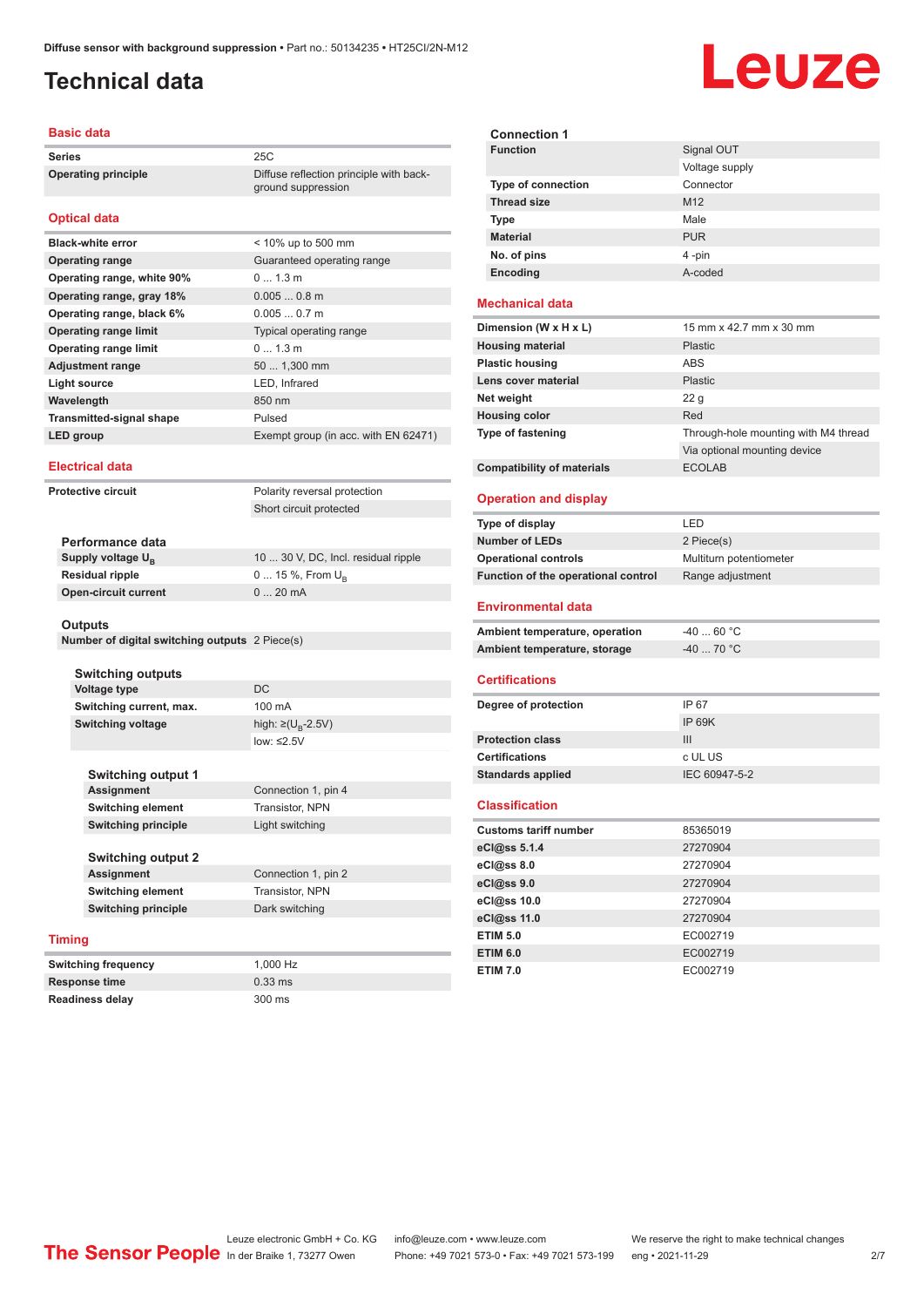## <span id="page-2-0"></span>**Dimensioned drawings**

All dimensions in millimeters



## **Electrical connection**

**Connection 1**

| <b>Function</b>    | Signal OUT     |
|--------------------|----------------|
|                    | Voltage supply |
| Type of connection | Connector      |
| <b>Thread size</b> | M12            |
| <b>Type</b>        | Male           |
| <b>Material</b>    | <b>PUR</b>     |
| No. of pins        | 4-pin          |
| Encoding           | A-coded        |
|                    |                |

### **Pin Pin assignment** 1 V+<br>2 OU **2** OUT 2





# Leuze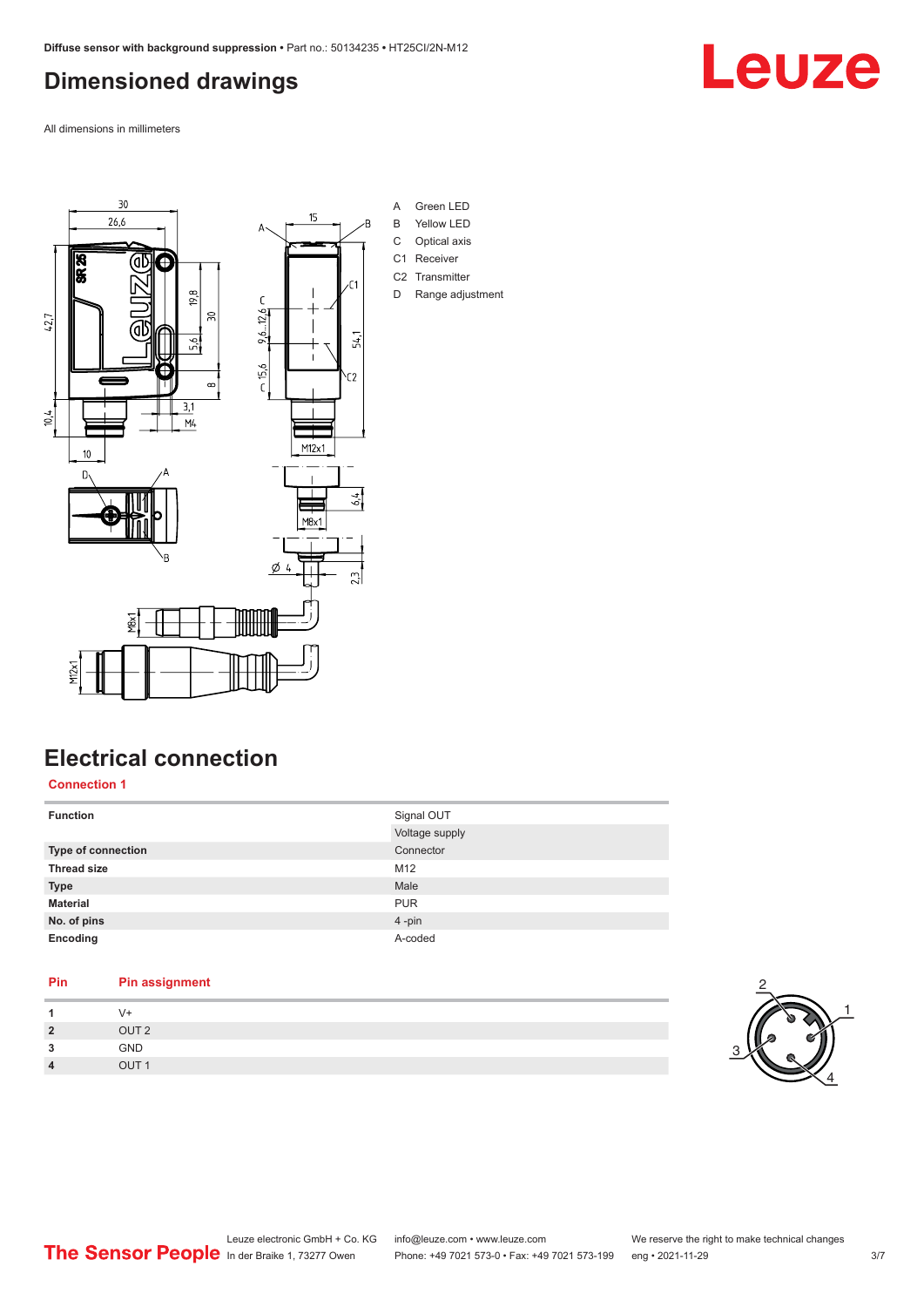## <span id="page-3-0"></span>**Diagrams**

# Leuze

### Typ. response behavior (focusing distance 500 mm)



Typ. response behavior (focusing distance 1300 mm)

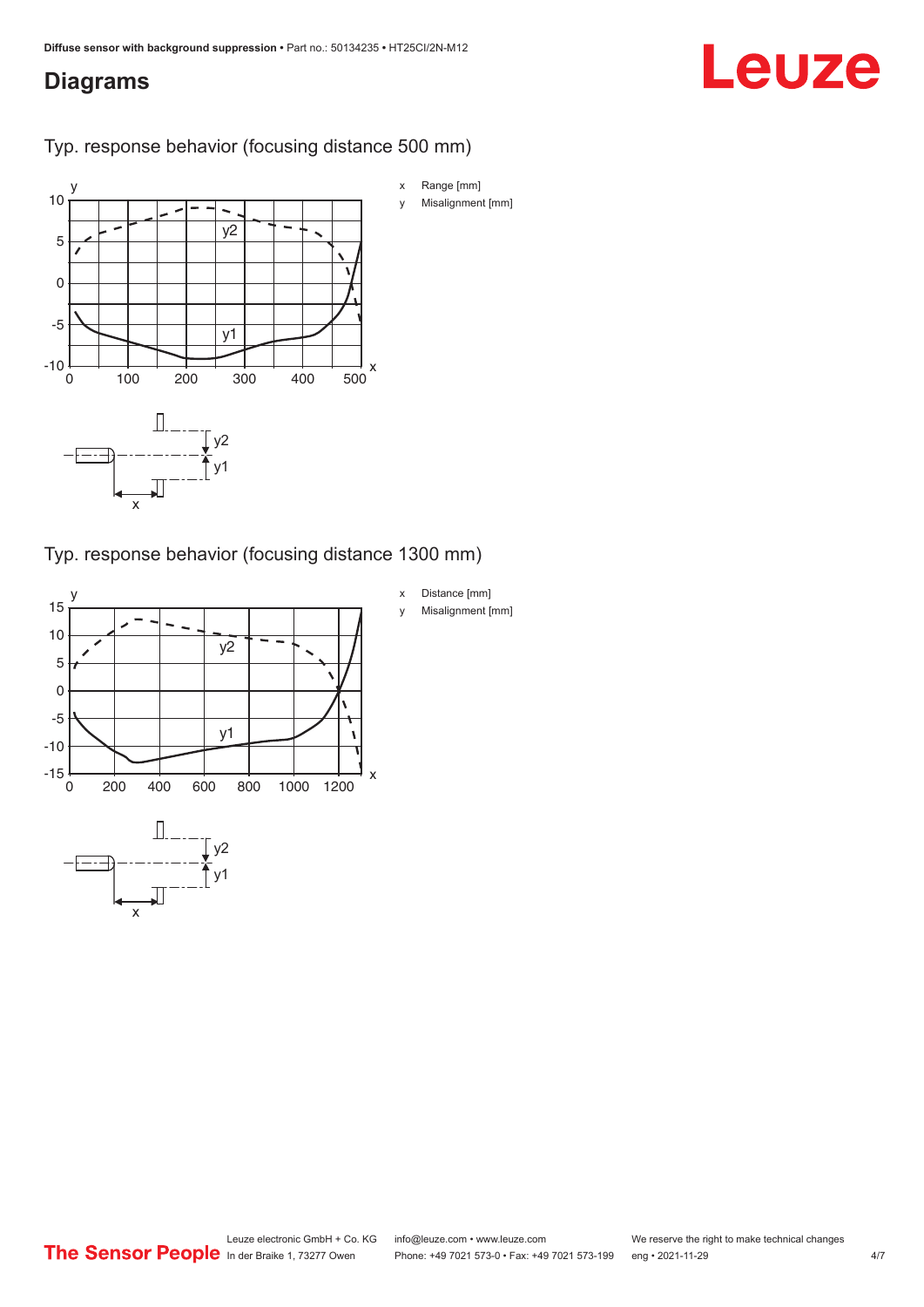## <span id="page-4-0"></span>**Diagrams**

# Leuze

Typ. black/white behavior





## **Operation and display**

| <b>LED</b>     | <b>Display</b>           | <b>Meaning</b>        |
|----------------|--------------------------|-----------------------|
|                | Green, continuous light  | Operational readiness |
| $\overline{2}$ | Yellow, continuous light | Object detected       |

## **Part number code**

Part designation: **AAA25C d EE-f.GGH/iJ-K**

| AAA25C | Operating principle / construction<br>HT25C: Diffuse reflection sensor with background suppression<br>PRK25C: Retro-reflective photoelectric sensor with polarization filter<br>LS25C: Throughbeam photoelectric sensor transmitter<br>LE25C: Throughbeam photoelectric sensor receiver<br>DRT25C: Dynamic reference diffuse sensor                                                                                                                                                                |
|--------|----------------------------------------------------------------------------------------------------------------------------------------------------------------------------------------------------------------------------------------------------------------------------------------------------------------------------------------------------------------------------------------------------------------------------------------------------------------------------------------------------|
| d      | Light type<br>n/a: red light<br>I: infrared light                                                                                                                                                                                                                                                                                                                                                                                                                                                  |
| EE     | Light source<br>$n/a$ : LED<br>L1: laser class 1<br>L <sub>2</sub> : laser class 2                                                                                                                                                                                                                                                                                                                                                                                                                 |
| f      | Preset range (optional)<br>n/a: operating range acc. to data sheet<br>xxxF: Preset range [mm]                                                                                                                                                                                                                                                                                                                                                                                                      |
| GG     | Equipment<br>A: Autocollimation principle (single lens)<br>S: small light spot<br>D: Detection of stretch-wrapped objects<br>X: extended model<br>HF: Suppression of HF illumination (LED)<br>XL: Extra long light spot<br>T: autocollimation principle (single lens) for highly transparent bottles without tracking<br>TT: autocollimation principle (single lens) for highly transparent bottles with tracking<br>F: Foreground suppression<br>R: greater operating range<br>SL: Slit diaphragm |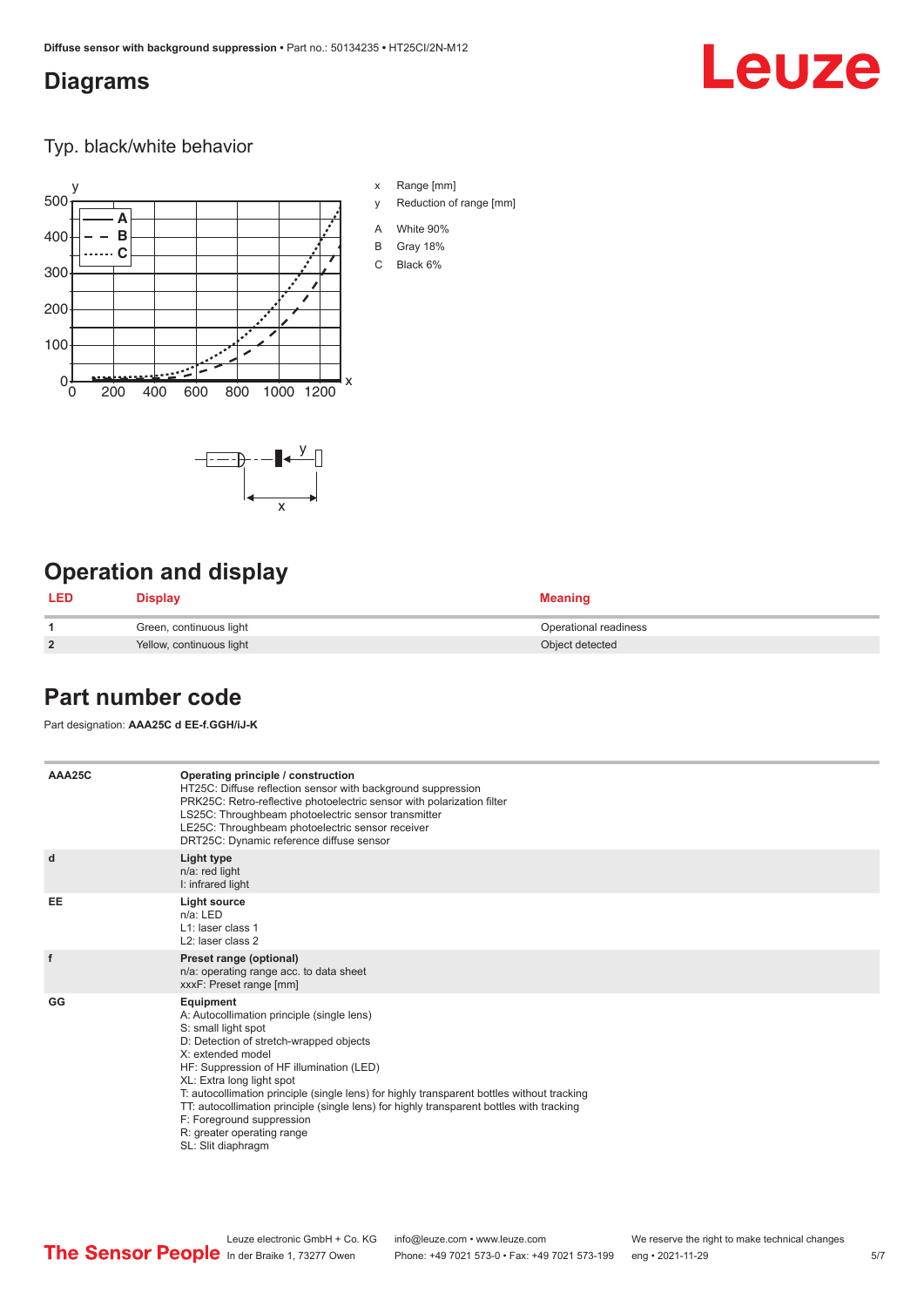## <span id="page-5-0"></span>**Part number code**

# Leuze

| н           | Operating range adjustment<br>1: 270° potentiometer<br>2: multiturn potentiometer<br>3: teach-in via button<br>R: greater operating range                                                                                                                                                                                                                                                                                                                                                                                                              |
|-------------|--------------------------------------------------------------------------------------------------------------------------------------------------------------------------------------------------------------------------------------------------------------------------------------------------------------------------------------------------------------------------------------------------------------------------------------------------------------------------------------------------------------------------------------------------------|
|             | Switching output/function OUT 1/IN: Pin 4 or black conductor<br>2: NPN transistor output, light switching<br>N: NPN transistor output, dark switching<br>4: PNP transistor output, light switching<br>P: PNP transistor output, dark switching<br>X: pin not used<br>8: activation input (activation with high signal)<br>L: IO-Link interface (SIO mode: PNP light switching, NPN dark switching)<br>6: push-pull switching output, PNP light switching, NPN dark switching<br>G: Push-pull switching output, PNP dark switching, NPN light switching |
| J           | Switching output / function OUT 2/IN: pin 2 or white conductor<br>2: NPN transistor output, light switching<br>N: NPN transistor output, dark switching<br>4: PNP transistor output, light switching<br>P: PNP transistor output, dark switching<br>W: warning output<br>X: pin not used<br>6: push-pull switching output, PNP light switching, NPN dark switching<br>T: teach-in via cable<br>G: Push-pull switching output, PNP dark switching, NPN light switching                                                                                  |
| κ           | <b>Electrical connection</b><br>n/a: cable, standard length 2000 mm, 4-wire<br>200-M12: cable, length 200 mm with M12 connector, 4-pin, axial (plug)<br>M8: M8 connector, 4-pin (plug)<br>M12: M12 connector, 4-pin (plug)<br>200-M8: cable, length 200 mm with M8 connector, 4-pin, axial (plug)                                                                                                                                                                                                                                                      |
| <b>Note</b> |                                                                                                                                                                                                                                                                                                                                                                                                                                                                                                                                                        |

**Notes**

| Observe intended use!                                                                                                                                                                                                         |
|-------------------------------------------------------------------------------------------------------------------------------------------------------------------------------------------------------------------------------|
| $\%$ This product is not a safety sensor and is not intended as personnel protection.<br>$\%$ The product may only be put into operation by competent persons.<br>♦ Only use the product in accordance with its intended use. |

 $\%$  A list with all available device types can be found on the Leuze website at www.leuze.com.

## **Further information**

- Light source: Average life expectancy 100,000 h at an ambient temperature of 25 °C
- Sum of the output currents for both outputs 100 mA